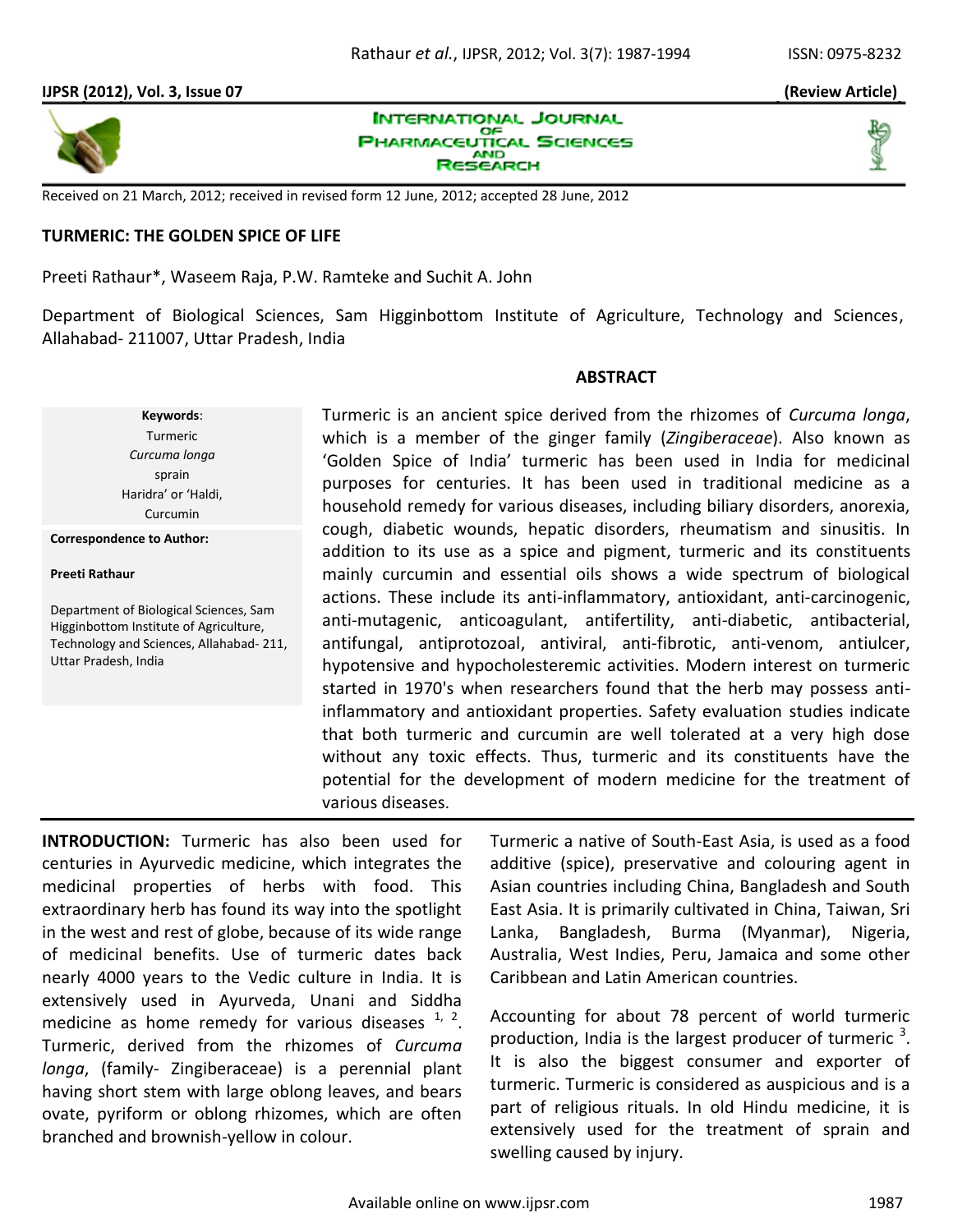In recent times, traditional India medicine uses turmeric powder for the treatment of biliary disorders, anorexia, coryza, cough, diabetes, wounds, hepatic disorders, rheumatism and sinusitis etc  $4$ .

**Chemical Composition of Turmeric:** Also known as 'Haridra' or 'Haldi', turmeric contains protein (6.3%), fat (5.1%), minerals (3.5%), carbohydrates (69.4%) and moisture (23.1%) The essential oil (5-8%) obtained by steam distillation of rhizomes has α-phellanderene (1%), sabiene (0.6%), cineol (1%), borneol (0.5%), zingiberene (25%) and sesquiterpines (53%) . Curcumin is the principal curcuminoid of turmeric. The other two are desmethoxycurcumin and bisdesmethoxycurcumin. Curcumin gives yellow colour to turmeric and is now recognized as being responsible for most of the therapeutic effects. It is estimated that 2-5% of turmeric is curcumin. Curcumin was first isolated from turmeric in 1815 and the structure was delineated in 1910 as diferuloylmethane  $^6$ .

Most currently available preparation of curcumin contains approximately 77% diferuloylmethane, 18% desmethoxycurcumin and 5% bis-desmethoxy curcumin. Curcumin is hydrophobic in nature and frequently soluble in dismethylsulfoxide, acetone, ethanol and oils. It has absorption maxima around 425nm. When exposed to acidic conditions, the colour of turmeric/curcumin turns from yellow to deep red, and the form in which it is used in various religious ceremonies<sup>7</sup>.

**A World of Turmeric:** Turmeric, a golden spice, had been used by the people of the Indian subcontinent for centuries with no known side effects, not only as a component of food but also to treat a wide variety of ailments. As far as documented evidence, it is used daily in India for at least 6000 years as a medicine, beauty aid, cooking spice, a dye and a lot more.

Turmeric was mentioned in the writings of Marco Polo concerning his 1280 journey to China and India and it was first introduced to Europe in the  $13<sup>th</sup>$  century by Arab traders. Vasco de Gama, a Portuguese sailor during 15<sup>th</sup> century, after his visit to India, truly introduced spices to the West  $^8$ . For at least 1000 years Chinese Medicine has used Turmeric especially for the Spleen, Stomach, and Liver Meridians.

They use it to stimulate and strengthen the blood, to purify, to decrease blood pressure, to reduce abdominal pain, anti-biotic, anti-viral and an analgesic. Because of its colour and taste, turmeric was named "Indian saffron" in Europe. Today, India is the primary exporter of turmeric (known as "haldi" in India).

Although its ability to preserve food through its antioxidant mechanism, to give colour to food and to add taste to the food is well known, its health promoting effects are less well recognized or appreciated. It was once considered a cure for jaundice, an appetite suppressant and a digestive  $9$ . In Indian and Chinese medicines, turmeric was used as anti-inflammatory agents to treat gas, colic, toothaches, chest pains, and menstrual difficulties. This spice was also used to help with stomach and liver problems, to heal wounds and lighten scars and as a cosmetic.

**Healing Properties Overview:** Besides flavouring food, turmeric, affectionately called as "Kitchen Queen", has been used in traditional medicine as a household remedy for various diseases, including biliary disorders, anorexia, cough, diabetic wounds, hepatic disorders, rheumatism and sinusitis etc. Turmeric has been shown to have a wide spectrum of biological actions. These include its anti-inflammatory, antioxidant, ant carcinogenic, ant mutagenic, anticoagulant, antifertility, anti- diabetic, antibacterial, antifungal, antiprotozoal, antiviral, anti-fibrotic, antivenin, antiulcer, hypotensive and hypocholesteremic activities  $^{10, 11, 12}$ .

Its anticancer effect is mainly mediated through induction of apoptosis. It's anti-inflammatory, anticancer and antioxidant roles may be clinically exploited to control rheumatism, carcinogenesis and oxidative stress-related pathogenesis. Therapeutic uses include: AIDS/HIV, anaemia, cancer, diabetes, digestion, food poisoning, gall stones etc. It reduces fevers, diarrhoea, urinary disorders, insanity, poisoning, cough and lactation problems in general  $^{11}$ . Clinically, turmeric has already been used to reduce post-operative inflammation. Safety evaluation studies indicate that both turmeric and curcumin are well tolerated at a very high dose without any toxic effects. Thus, turmeric has the potential for the development of modern medicine for the treatment of various diseases.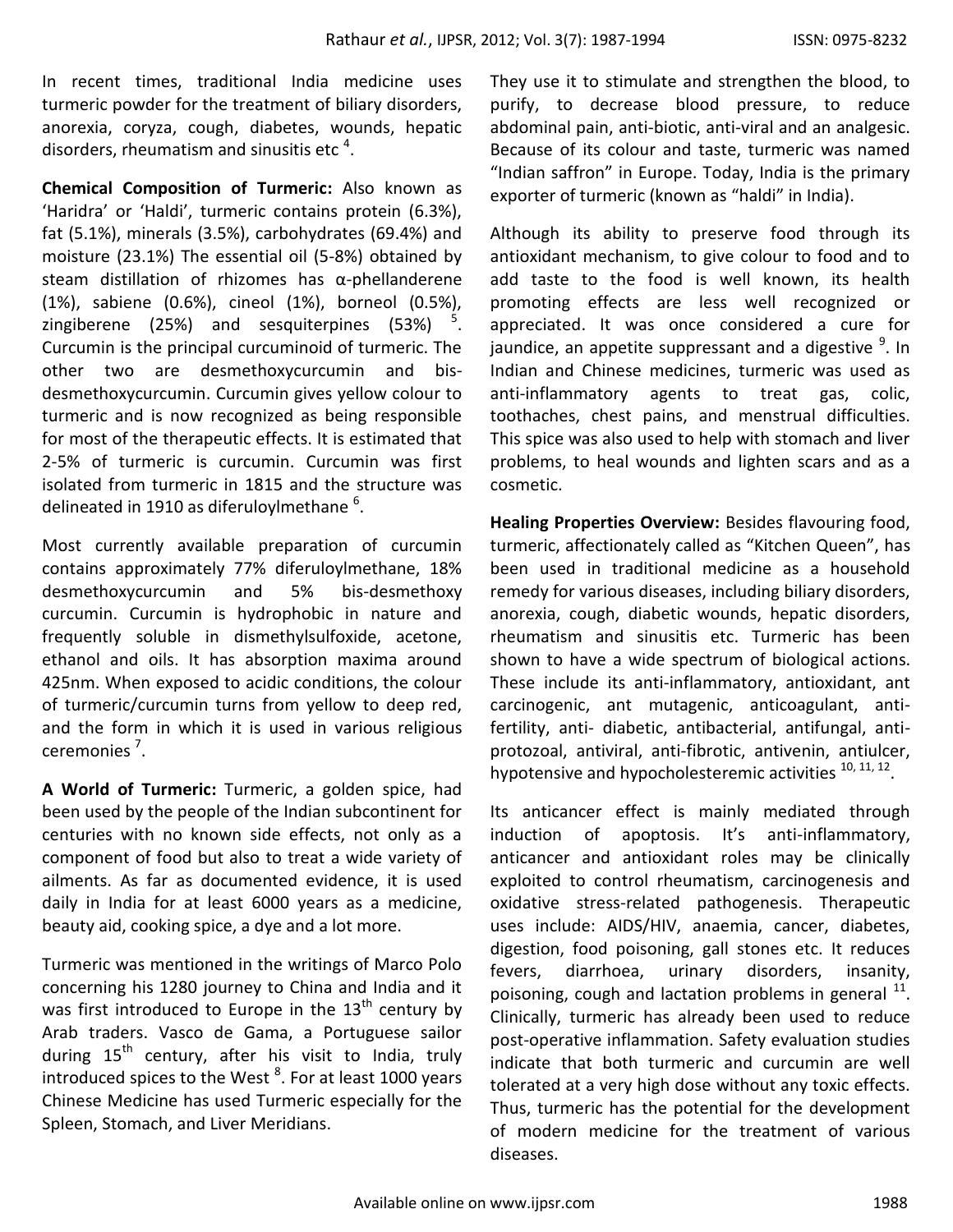**Turmeric as First Aid:** Researches has shown turmeric as haemostatic, able to stop the bleeding of wound and a vulnerary, a great healer of wounds due to being both anti-inflammatory and anti-microbial  $12, 13$ . Turmeric powder has healing effect on both aseptic and septic wounds in rats and rabbits  $^{14}$ .

**The Skin's Beautician:** Turmeric is a skin's food: it purifies and nourishes the blood and results in healthy and glowing skin. Due to its anti-bacterial and antiseptic properties it is excellent for skin diseases like eczema, acne, skin cancers etc. and helps in preventing premature ageing. Turmeric is used in the formulation of cosmetics and sunscreens <sup>15, 16</sup>.

**Pain and Inflammation:** Inflammation is generally regarded as a source of many health challenges. Turmeric is an excellent anti-inflammatory herb; easing conditions such as bursitis, arthritis, back pain etc and plays an important role in inflammation <sup>17</sup>. The antiinflammatory action of turmeric includes lowering histamine levels and increasing the production of natural cortisone by adrenal glands. It inhibits release of the pro-inflammatory cytokine TNF-α and the gene that makes inflammatory COX-2 enzymes.

Perhaps Turmeric's most important anti-inflammatory mechanism is its effects on the Prostaglandins (PGs), a large family of potent lipids produced by the body. PG1 and PG3 calm the body while PG2 inflames the body. Turmeric is a potent inhibitor of cyclooxygenase 5 lipoxygenase and also 5-HETE production in neutrophils. Reducing these enzymes means less arachidonic acid metabolism, which means less PG2, which means less pain and inflammation  $18$ . In patients, undergoing surgery, oral application of turmeric reduces post-operative inflammation <sup>19</sup>.

**Blood, Liver, Heart and Respiratory System:** Turmeric is a potent blood purifier and helps to create new blood. Turmeric also protects liver from toxins and pathogens. It is known to destroy major hepatoxins, like aflatoxin and to rebuild the liver. Turmeric increases the secretion of bile promotes bilification and may prevent cholehithiasis. Turmeric also removes cholesterol from the liver and inhibits its assimilation. Turmeric's protective effect on the heart (cardiovascular system) include lowering cholesterol and triglyceride levels decreasing susceptibility of low

density lipoproteins (LDL) to lipid peroxidation and inhibiting platelet aggregation. Turmeric protects against heart diseases by lowering high blood cholesterol level and by preventing blood clotting which can lead to heart attack and stroke  $^{20, 21}$ .

Inhibition of platelets aggregation by *C. longa* constituents is thought to be via potentiation of prostacyclin synthesis and inhibition of thrombin synthesis. Besides these, support of the respiratory system is one of the main traditional uses of Turmeric. As an anti-oxidant it protects the lungs from pollution and toxins. It also helps the oxygen transfer from the lungs to the blood.

**The Awesome Anti-Oxidant:** The antioxidant activity of turmeric was reported  $^{22}$  as early as 1975. It acts as a scavenger of oxygen free radicals  $^{23}$ . It can protect haemoglobin from oxidation  $24$ . Water- and fat-soluble extracts of turmeric and curcumin, its main active constituent, exhibits strong antioxidant activity, comparable to vitamins C, E and Beta-Carotene. Oxidation by free radicals is linked with accelerated aging and virtually every major chronic disease including atherosclerosis, cancer, cardiovascular diseases, cataracts, and rheumatoid arthritis. *In vitro*, curcumin can significantly inhibit the generation of reactive oxygen species (ROS) like superoxide anions,  $H<sub>2</sub>O<sub>2</sub>$  and nitrite radical generation by activated macrophages<sup>25</sup>.

An *in vitro* study measuring the effect of curcumin on endothelial heme oxygenase-1, an inducible stress protein, was conducted utilizing bovine aortic endothelial cells <sup>26</sup>. Incubation (18 hours) with curcumin resulted in enhanced cellular resistance to oxidative damage. Reactive oxygen species (ROS) also play an important role in cell mediated cytotoxicity (CMC) of the immune system. Numerous reports indicate that turmeric could mediate both pro-oxidant and antioxidant roles, making turmeric usage a consumer choice for feeling and looking young; preventing premature ageing; cancer and tumours prevention, liver protection, removing oxidized cholesterol thereby preventing heart attacks; reducing pain and acute (injuries) and chronic inflammations (arthritis)  $27, 28$ .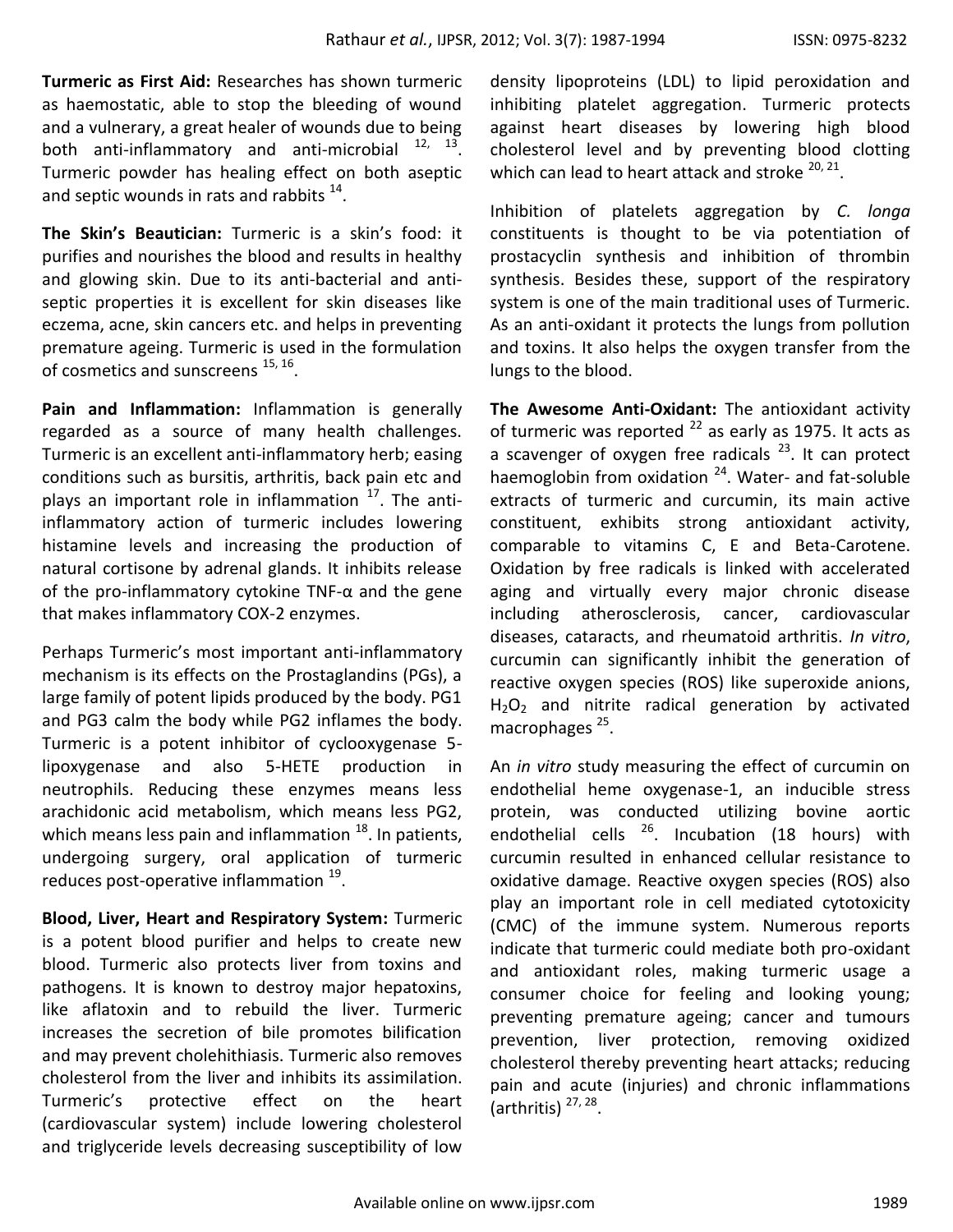**Turmeric for Stomach and Intestine:** And pathogens Constituents of *Curcuma longa* exert several protective effects on the Gastro-Intestinal (GI) system. Sodium curcuminate inhibited intestinal spasm and ptolymethylcarbinol, a turmeric component, increased gastrin, secretin, bicarbonate, and pancreatic enzyme secretion. Turmeric has also been shown to inhibit ulcer formation caused by stress, alcohol, indomethacin, pyloric ligation, and reserpine, significantly increasing gastric wall mucus in rats subjected to these gastrointestinal insults. Research has also confirmed the digestive benefits of turmeric 29 .

Turmeric acts as a cholagogue, stimulating bile production, thus, increasing the bodies' ability to digest fats, improving digestion and eliminating toxins from the liver. Turmeric powder has beneficial effect on the stomach. It increases mucin secretion in rabbits and may thus act as gastro-protectant against irritants. Curcumin has some good effects on the intestine also. Antispasmodic activity of sodium curcuminate was observed in isolated guinea pig ileum <sup>30</sup>.

Curcumin also enhances intestinal lipase, sucrase and maltase activity  $31$ . Turmeric is traditionally used for weak stomachs, poor digestion, dyspepsia, to normalize metabolism, to help digest protein, and to increase the bio-availability of food and the ability of the stomach to withstand digestive acids. Turmeric reduces the intensity of cysteamine-induced duodenal ulcers, increases the gastric wall mucus, and also normalizes gastric juices <sup>32</sup>.

**Ears, Eyes, Nose and Mouth:** Due to its astringent, anti-biotic and anti-inflammatory properties, turmeric is excellent for the toothaches or tooth decay and is used in preparations of toothpastes. It tones the gums and destroys bacteria whose acidic wastes cause cavities. One of the main causes of eye disease, especially cataracts, is the oxidation of lens in your eyes. Turmeric taken internally decreases the oxidation of the lens by causing a significant induction of glutathione-S-transferase isozyme rGST8-8 in the lens epithelium <sup>33</sup>. Turmeric also works efficiently for stopping nosebleeds, helps to clear the sinuses, restore a more acute sense of smell, and helps to purify the mind and brain.

Data are also available showing that turmeric powder is used in Indian and Chinese medicines for treating cough, sputum, sinusitis, dyspnoea, toothaches, ear and eye pains etc <sup>34</sup>.

**Antifertility activity and Female Reproductive System:**  Petroleum ether and aqueous extracts of turmeric rhizomes show 100% antifertility effect in rats when fed orally  $35$ . Implantation is completely inhibited by these extracts <sup>36</sup>. Curcumin inhibits 5*a*-reductase, which converts testosterone to 5*a*-dihydrotestosterone, thereby inhibiting the growth of flank organs in hamster <sup>37</sup>.

Curcumin also inhibits human sperm motility and has the potential for the development of a novel intravaginal contraceptive <sup>38</sup>. Turmeric regulates menses, decreases intensity and pain of periods, decreases amenorrhea and decreases uterine tumors. Turmeric is a mild and supportive uterine stimulant.

**Antimicrobial activity of Turmeric:** Turmeric extract and the essential oil of *Curcuma longa* inhibit the growth of a variety of bacteria, parasites, and pathogenic fungi. The aqueous extract of turmeric rhizomes has antibacterial effects <sup>39</sup>. Both curcumin and the oil fraction suppress growth of several bacteria like *Streptococcus*, *Staphylococcus*, *Lactobacillus*, etc.<sup>40</sup>. Ether and chloroform extracts and oil of *C*. *longa*  have antifungal effects<sup>41</sup>. Crude ethanol extract also possesses antifungal activity <sup>41</sup>.

Turmeric oil is also active against *Aspergillus flavus*, *A*. *parasiticus*, *Fusarium moniliforme*. The ethanol extract of the rhizomes has anti-*Entamoeba histolytica*  activity. Curcumin has anti-*Leishmania* activity *in vitro* <sup>42</sup>. Several synthetic derivatives of curcumin have anti-*L*. *amazonensis* effect <sup>43</sup>. Anti-*Plasmodium falciparum* and anti-*L*. *major* effects of curcumin have also been reported <sup>42</sup>. Turmeric has been shown to have antiviral activity  $10, 44$ . It acts as an efficient inhibitor of Epstein-Barr virus (EBV) key activator Bam H fragment z left frame 1 (BZLF1) protein transcription in Raji DR-LUC cells  $44$ .

EBV inducers such as 12-0-tetradecanoylphorbol-13 acetate, sodium butyrate and transforming growth factor-beta increase the level of BZLF1 m-RNA at 12–48 h after treatment in these cells, which is effectively blocked by curcumin <sup>45</sup>.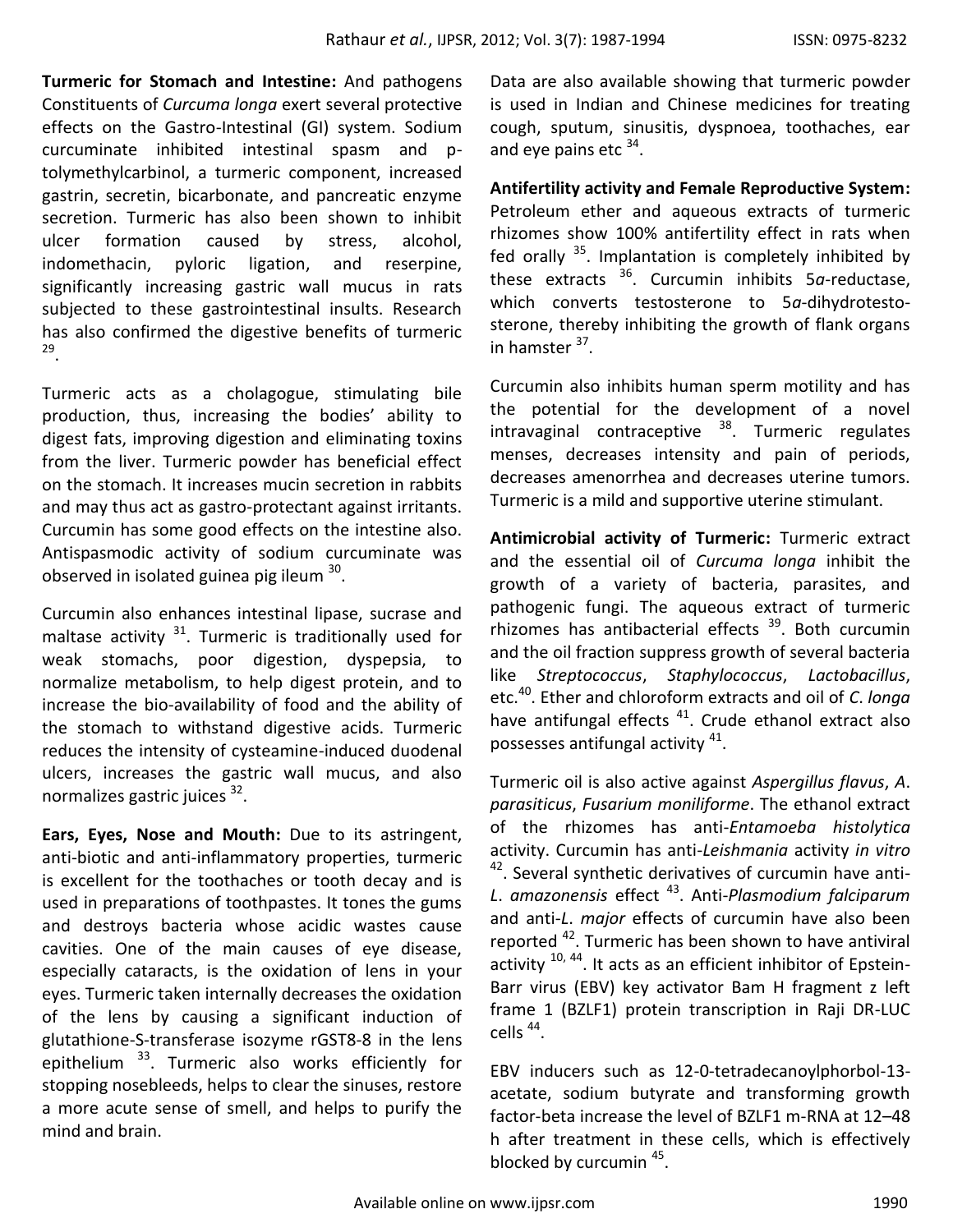Most importantly, curcumin also shows anti-HIV (human immunodeficiency virus) activity by inhibiting the HIV-1 integrase needed for viral replication  $46$ . It also inhibits UV light induced HIV gene expression  $47$ . Thus curcumin and its analogues may have the potential for novel drug development against HIV.

**Turmeric for Nervous disorders, Detox and Immunity:**  Curcumin, active constituent of turmeric, can bind with heavy metals such as cadmium and lead, thereby reducing the toxicity of these heavy metals. This property of curcumin explains its protective action to the brain. Curcumin acts as an inhibitor for cyclooxygenase, 5-lipoxygenase and glutathione Stransferase. Curcumin and manganese complex of curcumin offer protective action against vascular dementia by exerting antioxidant activity <sup>48</sup>.

Turmeric is one of the 10 best herbs used to treat poisoning and to purify blood. It detoxifies the body and mind, helping the body to cure itself. One sure sign of this is that it increases the level of the enzyme glutathione S-transferase (GST), which is essential to detoxification. In addition it helps beautify the skin and improve the complexion, promoting circulation and nutrition to the surface of the body. It vitalizes the body's own natural healing energy through its action of strengthening digestion and circulation, and aiding in the regulation of all bodily systems.

Turmeric with its potent anti-microbial and antioxidant activities interferes with the ability of microbes and viruses to replicate them and it increases body's Immune system's ability to fight the infection and ultimately helps in enhancing the immunity of body. Curcumin can also help the body fight off cancer should some cells escape apoptosis. When researchers looked at the lining of the intestine after ingestion of curcumin, they found that CD4+ T-helper and B type immune cells were greater in number <sup>49</sup>.

In addition to this localized immune stimulation, curcumin also enhances immunity in general. Researchers in India have documented increased antibodies and more immune action in mice given regular turmeric dosages.

**Turmeric for Diabetes:** Turmeric is an important herb in most Ayurvedic treatments of diabetes as it lowers blood sugar, increases glucose metabolism and

potentate's insulin activity more than three-fold. Part of the action might be due to its chromium content. Curcumin prevents galactose-induced cataract formation at very low doses <sup>50</sup>. Both turmeric and curcumin decrease blood sugar level in alloxan-induced diabetes in rat <sup>51</sup>. Curcumin also decreases advanced glycation end products induced complications in diabetes mellitus <sup>52</sup>.

**Turmeric vs. Cancer:** Turmeric/ curcumin act as a potent anti-carcinogenic compound and were recently nominated by the National Cancer Institute for study. Induction of apoptosis plays an important role in its anti-carcinogenic properties. Curcumin induces apoptosis, inhibits cell cycle progression and finally prevents cancerous cell growth. The mechanism responsible for apoptosis (programmed cell death) involves inhibition of cell signaling pathway genes like Akt, NF-kB, AP 1 and DNA damage.

Turmeric inhibits the Topoisomerase enzyme, which is required for the replication of cancer and parasite cells. It strongly inhibits DNA and RNA synthesis and increases mitochondrial membrane permeability; a very significant property in the apoptosis of proliferating cells. It can also prevent proliferation by cell cycle arrest in the G2/M phase in a variety of malignant tumors.

G2/M arrest renders cells more susceptible to the cytotoxic effects of radiation, suggesting that curcumin may find significance as a radio sensitizer <sup>53</sup>. The ability to inhibit COX-2 gene overexpression, which is implicated in the carcinogenesis of many different tumors, has suggested a plausible role of curcumin to protect children against leukaemia. Curcumin was shown to induce apoptosis among leukaemia B lymphoma cells and inhibits the multiplication of leukaemia cells in laboratory studies <sup>54</sup>.

Earlier research conducted at the University of Texas, M.D. Anderson Cancer Centre has shown that curcumin an active compound of turmeric can also inhibit Cytochrome P450, a phase I metabolizing isoenzyme which is required for toxic chemicals such as heterocyclic amines to induce DNA adduct formation leading to carcinogenesis  $55$  and on the other hand to activate phase II metabolizing enzymes generally regarded as favourable detoxifiers, implies its strong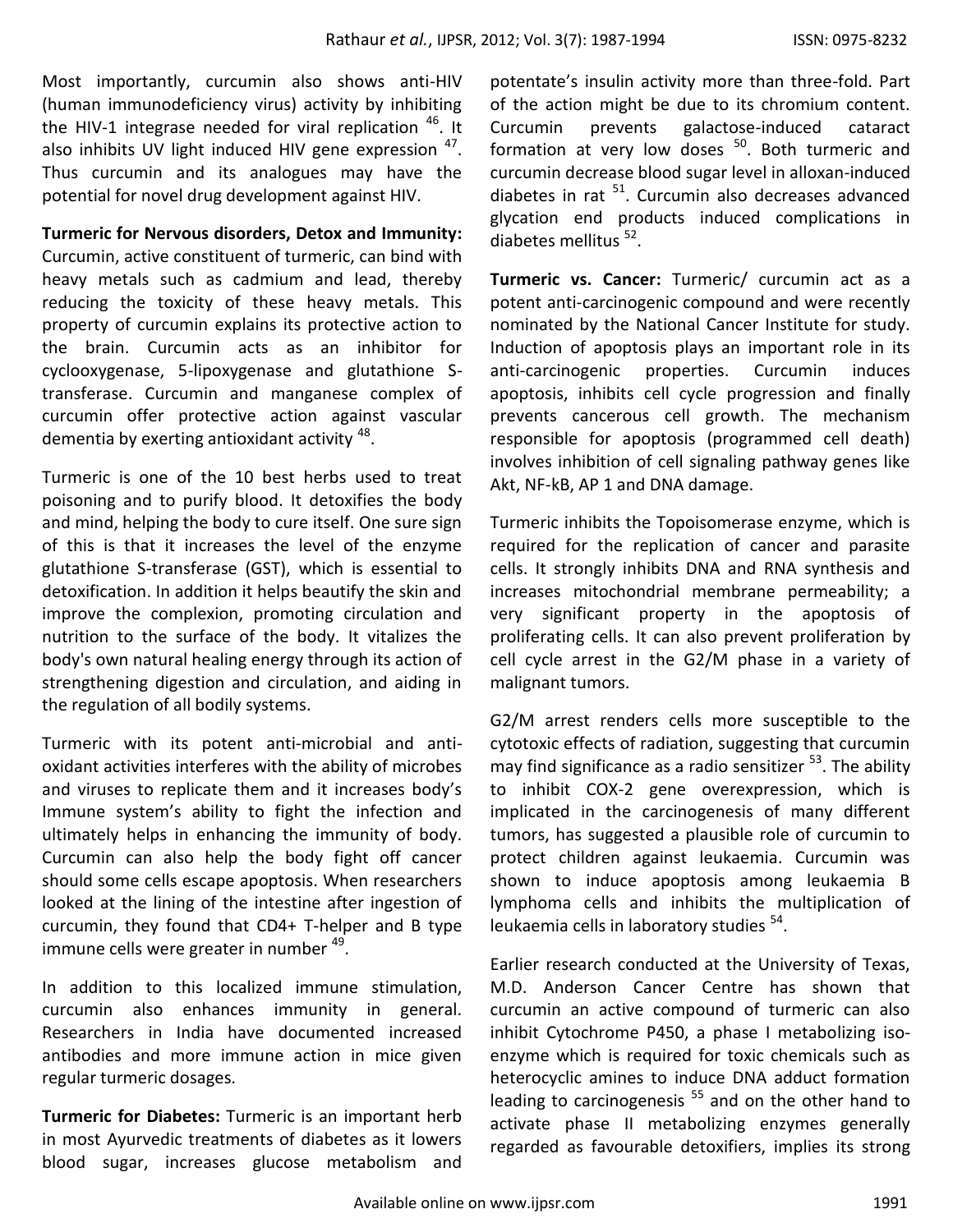promise as a possible safe and nontoxic chemo preventive and/or treatment agent for colon, skin, stomach, liver, lung, duodenum, soft palate and breasts cancers <sup>56</sup>. Furthermore, curcumin can enhance cancer cells' sensitivity to certain drugs commonly used to combat cancer and can potentially improve the effectiveness of radiation treatment.

For example, IFN-Gamma chemotherapy was found to be effective against non-small cell lung cancer, which was relatively insensitive in the absence of curcumin. Another study reported that curcumin could protect animals from the tumour-producing effects of deadly gamma radiation and it protects against damaging ultraviolet light, which is known to play a role in the development of skin cancer. Ayurveda especially recommends turmeric for cancers of the female reproductive system, namely breast and uterine cancer.

Even if one was going the allopathic route to treat their cancer, they can still use turmeric to increase the effectiveness and decrease some of the side effects of cancer treatments. The efficacy of turmeric to decrease cell viability, cell cycle arrest and induction of apoptosis is encouraging to the development of a natural drug with known Nuke-B inhibitory activity<sup>57</sup>. In short, turmeric is an example of a natural dietary agent capable of acting at multi levels in cellular pathway for the prevention or treatment of diseases with multifactorial etiologies such as colon, skin, stomach, liver, lung duodenum, soft palate and breast cancer <sup>58</sup>.

**CONCLUSION:** It is a wonder that a natural yellow pigment, turmeric, which has been consuming in India since the second millennium BC in both medicine and food has become one of the most cited natural molecule in terms of its capacity to deliver a multitude of health guarding effects as studied and established by modern scientific community around the globe. For the last few decades, extensive work has been done to establish the biological activities and pharmacological actions of turmeric and its extracts. It has been used in ayurvedic medicine since ancient times, with various biological applications. Various studies are in progress for using turmeric in drug-development. Although the crude extract has numerous medicinal applications, clinical applications can be made only after extensive

research on its bioactivity, mechanism of action, pharmacotherapeutics and toxicity studies.

However, as turmeric and its compounds show a wide spectrum of biological activities, it would be easier to develop new drugs from turmeric after extensive studies on its mechanism of action and pharmacological effects. Recent years have seen an increased enthusiasm in treating various diseases with natural products.

Turmeric/Curcumin is a non-toxic, highly promising natural antioxidant, spice having a wide spectrum of biological functions. It is expected that turmeric and its constituents specially curcumin and essential oils may find application as a novel drug in the near future to control various diseases, including inflammatory disorders, carcinogenesis, HIV/AIDS, diabetes, oxidative stress-induced pathogenesis and a lot more.

All of these studies should further add to the usefulness of turmeric and its constituents specially curcumin and essential oil. Overall, due to its usage, biological safety, combined with its cost and efficacy, and thousands of years of experimentation justify calling turmeric "The Golden Spice of Life".

## **REFERENCES:**

- 1. Chattopadhyay I, Biswas K, Bandyopadhyay U, and Banerjee RK: Turmeric and curcumin: Biological actions and medicinal applications. *Curr* Sci. 2004; 87: 44–50.
- 2. Abas F, Lajis NH, Shaari K, Israf DA, Stanslas J, Yusuf UK, and Raof SM: A labdane diterpene glucoside from the rhizomes of *Curcuma longa*. *J Nat Prod*.; 2005; 68: 1090-1093.
- 3. Deepa KM: The Golden Spice. Market Survey, Facts for You; 2007; 51: 45-46.
- 4. Syu WJ, Shen CC, Don MJ, Ou JC, Lee GH and Sun CM: Cytotoxicity of curcuminoids and some novel compounds from *Curcuma zedoaria*. *J Nat* Prod.; 1998; 61: 1531–1534.
- 5. Tohda C, Nakayama N, Hatanaka F, and Komatsu K: Comparison of anti-inflammatory activities of six curcuma rhizomes:Apossible curcuminoid-independent pathway mediated by *Curcuma phaeocaulis* extract. *Evid Based Complement Alternat* Med.; 2006; 3: 255–260.
- 6. Mohammad M, Lajis NH, Abas F, Ali AM, Sukari MA, Kikuzaki H and Nakatani N: Antioxidative constituents of *Etlingera elatior*. *J Nat Prod*.; 2005; 68:285–288.
- 7. Dechatowongse T: Isolation of constituents from the rhizome of plai (*Zingiber cassumunar* Rpxb.). *Bull Dept Med Sci.;* 1976; 18: 75-79.
- 8. Akram M, Shahab-Uddin, Khan AA, Chani U, Hanan A, Mohiuddin E and Asif M: *Curcuma longa* and Curcumin- A review article. Rom. J. Biol- Plant Biol; 2010; 55: 65-72.
- 9. Aggarwal BB, Sundram C, Malani N and Ichikawa H: Curcumin-The Indian Solid Gold. Current Science; 2010; 332: 16-34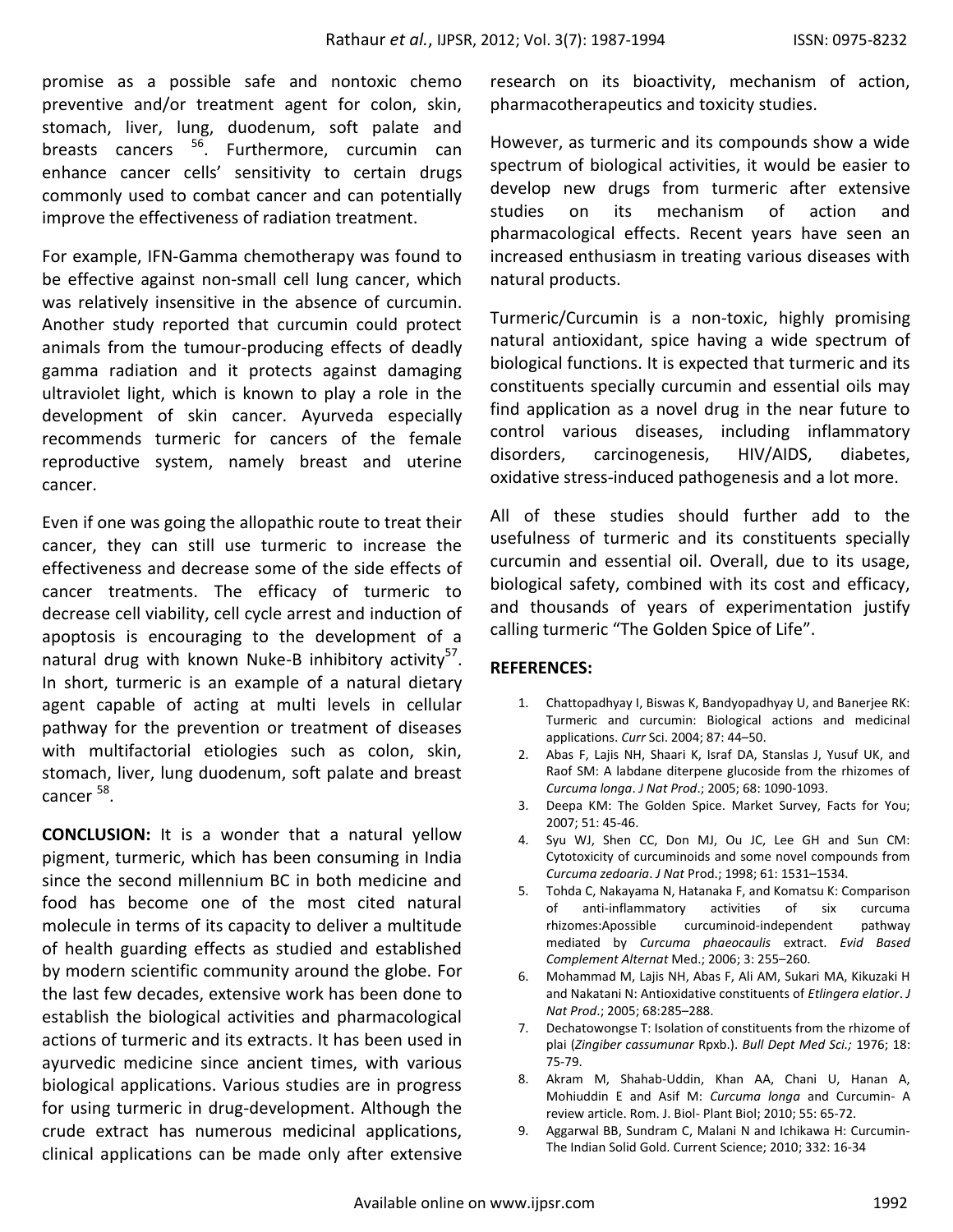- *10.* Araujo AC and Leon LL: Biological activities of *Curcuma longa* L. *Mem*. *Inst*. *Oswaldo Cruz*.; 2001; 96: 723–728.
- 11. Kapoor LD: *Handbook of Ayurvedic Medicinal Plants*, CRC Press, Boca Raton, Florida; 1990; 2: 185-187.
- 12. Gujral ML, Chowdhury NK and Saxena PN: The effect of certain indigenous remedies on the healing of wounds and ulcers. J. Indian State Med. Assoc.; 1953; 22: 273-276.
- 13. Gopinath D, Ahmed MR, Gomathi K, Chitra K, Sehgal PK and Jayakumar R: Dermal wound healing processes with curcumin incorporated collagen films. *Biomaterials*; 2004; 25: 1911-1917.
- 14. Sidhu GS, Mani H, Gaddipati JP, Singh AK, Seth P, Banaudha KK, Patnaik GK and Maheshwari SK: Curcumin enhances wound healing in streptozotocin induced diabetic rats and genetically diabetic mice. Wound Repair Regen*;* 1999; 7**:** 362–374.
- 15. Saikia AP, Ryakala VK, Sharma P, Goswami P and Bora U: Ethnobotany of medicinal plants used by Assamese people for various skin ailments and cosmetics. J Ethnopharmacol; 2006; 106: 149–157.
- 16. Phan TT, See P, Lee ST, and Chan SY: Protective effects of curcumin against oxidative damage on skin cells in vitro: its implication for wound healing. J Trauma; 2001; 51: 927–931.
- 17. Surh YJ, Chun KS, Han HH, Keum SS, Park YS, and Lee SS: Molecular mechanism underlying chemopreventive activities of anti-inflammatory phytochemicals: down regulation of COX-2 and iNOS through suppression of NF-*k*B activation. Mutat. Res.; 2001; 48: 243–268.
- 18. Chainani-Wu N: Safety and anti-inflammatory activity of curcumin: a component of turmeric (*Curcuma longa*). J. Altern.Complement Med.; 2003; 9: 161–168.
- 19. Brouet I and Ohshima H: Curcumin, an antitumor promoter and anti-inflammatory agent, inhibits induction of nitric oxide synthase in activated macrophages. Biochem. Biophys. Res. Commun.; 1995; 206: 533–540.
- 20. Chan AT, Manson JE, Albert CM, Chae CU, Rexrode KM, Curhan GC, Rimm EB, Willett WC and Fuchs CS: Nonsteroidal antiinflammatory drugs, acetaminophen, and the risk of cardiovascular events. Circulation; 2006; 113: 1578–1587.
- 21. Dogne JM, Hanson J, Supuran C and Pratico D: Cardiovascular side effects: from light to shadow. Curr Pharm Des; 2006; 12: 971–975.
- 22. Vajragupta O, Boonchoong P, Watanabe H, Tohda M, Kummasud N and Sumanont Y: Manganese complexes of curcumin and its derivatives: evaluation for the radical scavenging ability and neuroprotective activity. Free Radic. Biol. Med.; 2003; 35: 1632– 1644.
- 23. Ruby AJ, Kuttan G, Dinesh BK, Rajasekharan KN and Kuttan R: Antitumor and antioxidant activity of natural curcuminoids. Cancer Lett.; 1995; 94: 79–83.
- 24. Akrishnan VR and Menon VP: Potential role of antioxidants during ethanol-induced changes in the fatty acid composition and arachidonic acid metabolites in male Wistar rats. Cell Biol. Toxicol.; 2001; 17: 11–22.
- 25. Mahakunakorn P, Tohda M, Murakami Y, Matsumoto K, Watanabe H and Vajragupta O: Cytoprotective and cytotoxic effects of curcumin: dual action on H2O2 induced oxidative cell damage in NG108-15 cells. Biol. Pharm. Bull.; 2003; 26: 725– 728.
- 26. Lim GP, Chu T, Yang F, Beech W, Frantschy SA and Cole GM: The curry spice curcumin reduces oxidative damage and amyloid pathology in an Alzheimer transgenic mouse. J. Neurosci.; 2001; 21: 8370–8377.
- 27. Ammon HPT and Wahl MA: Pharmacology of *Curcuma longa*. Planta Med.; 1991; 57: 1–7.
- 28. Biswas TK and Mukherjee B: Plant medicines of Indian origin for wound healing activity: A review. Int J Low Extrem Wounds; 2003; 2: 25-39.
- 29. Bhavani Shankar TN and Sreenivasa MV: Effect of turmeric (Curcuma longa) fractions on the growth of some intestinal and pathogenic bacteria in vitro. Indian J. Exp. Biol.; 1979; 17: 1363– 1366.
- 30. Platel K and Srinivasan K: Influence of dietary spices or their active principles on digestive enzymes of small intestinal mucosa in rats. Int. J. Food Sci. Nutr.; 1996; 47: 55–59.
- 31. Cream GP; Shearman DJ and Small WP: Diseases of the digestive system. In Davidsons Principles and Practice of Medicine (ed. Macleod, J.) The English Language Book Society and Churchill Livingstone, Edinburgh; 11; 1974: 456.
- 32. Pulla RA and Lokesh BR: Effect of dietary turmeric (*Curcuma longa*) on iron-induced lipid peroxidation in the rat liver. Food Chem. Toxicol.; 1994; 32: 279–283.
- 33. Chaudhri KR: Turmeric, haldi or haridra, in eye diseases. Antiseptic; 1950; 47: 67-68.
- 34. Suryanarayana P, Krishnaswamy K and Reddy GB: Effect of curcumin on galactose-induced cataractogenesis in rats*. Mol. Vis.;* 2003; 9: 223–230.
- 35. Garg SK: Effect of Curcuma longa (rhizomes) on fertility in experimental animals. Planta Med.; 1974; 26: 225–227.
- 36. Garg SK, Mathur VS and Chaudhury RR: Screening of Indian plants for antifertility activity. Indian J. Exp. Biol.; 1978; 16: 1077–1079.
- 37. Rithaporn T, Monga M and Rajasekharan M: Curcumin: a potential vaginal contraceptive. Contraception; 2003; 68: 219– 223.
- 38. Liao S, Lin J, Dang MT, Zhang H, Kao YH, Fukuchi J and Hiipakka RA: Growth suppression of hamster flank organs by topical application of catechins, alizarin, curcumin and myristoleic acid. Arch. Dermatol. Res.; 2001; 293: 200–205.
- 39. Banerjee A and Nigam SS: Antimicrobial efficacy of the essential oil *of Curcuma longa*. Indian J. Med. Res.; 1978; 68: 864–866.
- 40. Kumar S, Narain U, Tripathi S and Misra K: Synthesis of curcumin bioconjugates and study of their antibacterial activities against beta-lactamase-producing microorganisms. Bioconjug. Chem.; 2001; 12: 464–469.
- 41. Jayaprakasha GK, Negi PS, Anandharamakrishnan C and Sakariah KK: Chemical composition of turmeric oil  $-$  a byproduct from turmeric oleoresin industry and its inhibitory activity against different fungi. *Z*. Naturforsch.; 2001; 56: 40–44.
- 42. Koide T, Nose M, Ogihara Y, Yabu Y and Ohta N: Leishmanicidal effect of curcumin *in vitro*. Biol. Pharm. Bull.; 2002; 25: 131– 133.
- 43. Gomes DC; Alegrio LV, Lima ML, Leon LL and Araujo CS: Synthetic derivatives of curcumin and their activity against *Leishmania amazonensis*. Arzneimittelforschung; 2002; 52: 120–124.
- 44. De Clercq E: Current lead natural products for the chemotherapy of human immunodeficiency virus (HIV) infection. Med. Res. Rev; 2000; 20: 323–349.
- 45. Taher MM, Lammering G, Hershey C and Valerie K: Curcumin inhibits ultraviolet light induced human immunodeficiency virus gene expression. Mol. Cell Biochem; 2003; 254: 289–297.
- 46. Hergenhahn M, Soto U, Weninger A, Polack A, Hsu CH, Cheng AL and Rosl F: The chemopreventive compound curcumin is an efficient inhibitor of Epstein-Barr virus BLZF1 transcription in Raji DR-LUC cells. Mol. Carcinogen; 2002; 33: 137– 145.
- 47. Mazumdar A, Raghavan K, Weinstein J, Kohn KW and Pommer Y: Inhibition of human immunodeficiency virus type-1 integrase by curcumin. Biochem. Pharmacol; 1995; 49: 1165–1170.